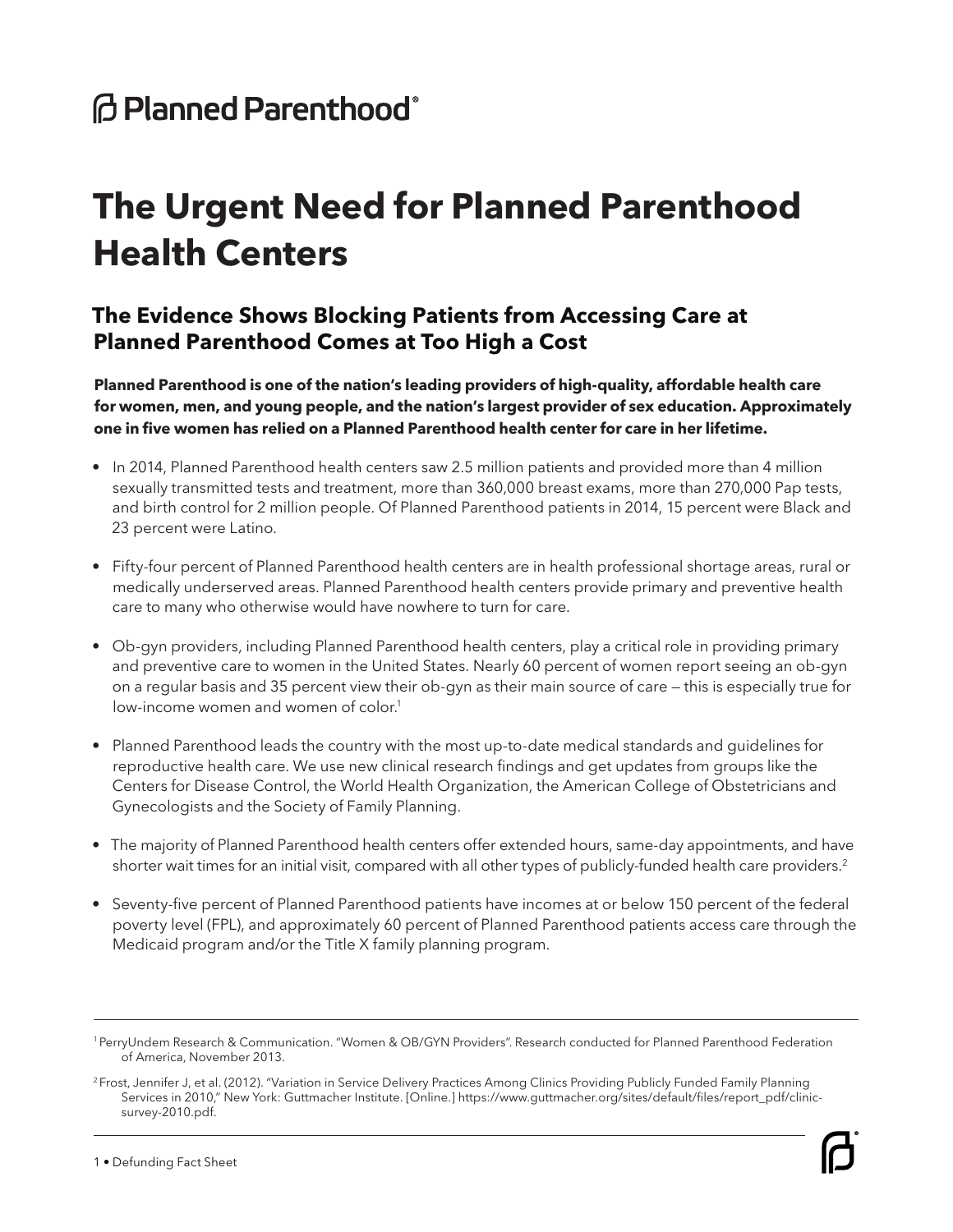### **"For many women in America, Planned Parenthood is the only place where they are able to get needed quality care."**

— Mark S. DeFrancesco, MD, MBA, FACOG Immediate Past President of the American Congress of Obstetricians and Gynecologists

#### **Without Planned Parenthood's approximately 650 health centers across the country, many patients would not have timely access to basic preventive health care services.**

- In 21 percent of counties with a Planned Parenthood health center, Planned Parenthood is the only safety-net family planning provider; and in 68 percent of counties with a Planned Parenthood health center, Planned Parenthood serves at least half of all safety-net family planning patients.<sup>3</sup>
- The Congressional Budget Office (CBO) estimates that 390,000 women would lose access and up to 650,000 women could face reduced access to preventive health care within a year if Congress were to block all Medicaid patients from seeking care at Planned Parenthood health centers.<sup>4</sup>
- The CBO also projects that barring Planned Parenthood health centers from being reimbursed through Medicaid would result in a net cost of \$130 million to taxpayers over 10 years, due to an increase in unintended pregnancies without the high-quality contraceptive care Planned Parenthood provides.<sup>5</sup> In fact, it is estimated Planned Parenthood health centers prevent 579,000 unintended pregnancies each year.
- When Texas eliminated Planned Parenthood from its state family planning program, researchers found that women had reduced access to the full range of contraceptive methods and likely experienced higher rates of unintended pregnancy. Specifically, researchers found a 35 percent decline in women using the most effective methods of birth control and a dramatic 27 percent spike in births among women who had previously used injectable contraception.<sup>6</sup>
- Following the closure of Planned Parenthood health centers in Wisconsin and Texas, researchers found that an increase of 100 miles to the nearest health center resulted in a 6 percent decrease in women obtaining breast exams, and a 9 percent decrease in women accessing Pap tests.<sup>7</sup>

- <sup>5</sup> Letter from Keith Hall, Director of CBO, to Representative Kevin McCarthy, Majority Leader, U.S. House of Representatives. (2015, September 22). [Online] https://www.cbo.gov/sites/default/files/114th-congress-2015-2016/costestimate/ ltrpermanentdefundplannedparenthood.pdf., accessed Sept. 27, 2015.
- 6 Stevenson, Amanda J, et al. (2016). "Effect of Removal of Planned Parenthood from the Texas Women's Health Program," New England Journal of Medicine. 2016; 374:853-860
- 7 Lu, Yao, et al. (2014). "The Impact of Family Planning Funding Cuts on Preventive Care," Princeton University, Center for Health and Wellbeing. [Online.] https://chw.princeton.edu/publications/working-papers

<sup>&</sup>lt;sup>3</sup> Letter from Jennifer J. Frost, Principal Research Scientist, Guttmacher Institute, to Lisa Ramirez-Branum, Analyst, Congressional Budget Office (CBO). (2015, August 14). [Online] https://www.guttmacher.org/sites/default/files/pdfs/pubs/guttmacher-cbo-memo-2015.pdf

<sup>4</sup> CBO. (2015, September 16). "Cost Estimate: H.R. 3134 Defund Planned Parenthood Act of 2015." Washington, DC: CBO, https://www.cbo.gov/sites/default/files/114th-congress-2015-2016/costestimate/hr3134.pdf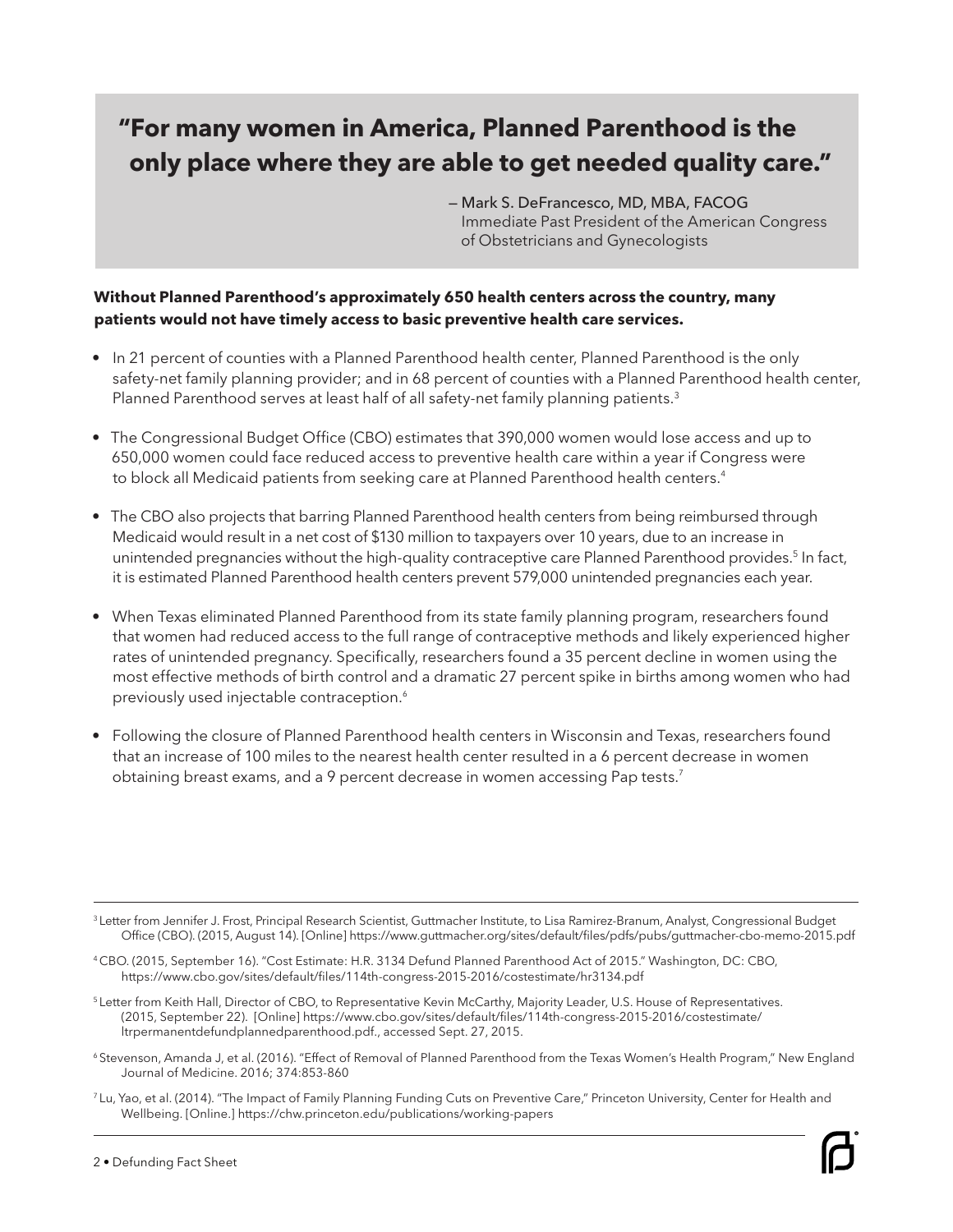#### **Blocking access to care at Planned Parenthood would have a disproportionate impact on communities of color.**

- Due to the intersection of racism, sexism, classism, xenophobia, and other systemic barriers, people of color in the United States are disproportionately unable to access and benefit from quality health care. People denied access to competent, affordable, accessible and humane health care see poorer health outcomes.<sup>8</sup>
- Inequity in health care access is linked to factors like income, and barriers like ability and time to go to a health care provider. This is compounded when politicians place additional barriers to essential and lifesaving health care. That is exactly what is happening in states that are targeting access to care at Planned Parenthood<sup>9</sup>
- Black and Latina women face more barriers to accessing care than white women, and are less likely to receive preventive screenings. This means Black and Latina women have higher rates of being diagnosed at later stages and are more likely to experience poorer health outcomes when it comes to breast cancer.<sup>10</sup>
- A greater percentage of Latinas (20 percent) are uninsured than the women of any other racial or ethnic group and 21 percent are in poverty.<sup>11</sup> Approximately 16 percent of Latinas have not visited a physician in the last two years and one-quarter of Latinas don't have a regular health care provider. Latinas are more likely to be diagnosed with cervical cancer than women of any other racial or ethnic group, and breast cancer is the leading cause of cancer death among Latinas.12
- Nearly 14 percent of Black women are uninsured and 23 percent live in poverty. These barriers mean too often Black women are forced to delay care because they lack the resources to pay for it. Black women are 40 percent more likely to die of breast cancer than white women. Black women are twice as likely to lose their lives to cervical cancer as non-Latino white women.<sup>13 14</sup>
- Many of the states where Planned Parenthood serves the highest percentage of Black and Latino patients are also where access to care has been threatened in the last year. There are now 24 states that have passed senseless legislation and regulations that have threatened over 300,000 Black and Latino patients' access to care at Planned Parenthood.

- 13 Kaiser Family Foundation (2016, October 21). "Women's Health Insurance Coverage." Washington, DC: Kaiser Family Foundation. [Online.] http://kff.org/womens-health-policy/fact-sheet/womens-health-insurance-coverage-fact-sheet/
- 14 Tucker, Jasmine, et al. (September 2016). "National Snapshot: Poverty Among Women & Families 2015." Washington, DC: National Women's Law Center. [Online.] https://nwlc.org/wp-content/uploads/2016/09/Poverty-Snapshot-Factsheet-2016.pdf

<sup>8</sup> CDC. (2016, October 13). "Social Determinates of Health: Know What Affects Health." Washington, DC: CDC, http://www.cdc.gov/socialdeterminants/

<sup>9</sup> CDC. (2016, October 13). "Social Determinates of Health: Know What Affects Health." Washington, DC: CDC, http://www.cdc.gov/socialdeterminants/

<sup>&</sup>lt;sup>10</sup> Cancer Awareness Survey Results. (March 2016). "National Survey of Women's Knowledge of Recommended Screenings for Breast and Cervical Cancer." 2016. Planned Parenthood Federation of America. [Online.] https://www.plannedparenthood.org/files/1314/7076/0158/cancer\_survey\_results\_onepager\_FINAL.pdf

<sup>11</sup> Kaiser Family Foundation (2016, October 21). "Women's Health Insurance Coverage." Washington, DC: Kaiser Family Foundation. [Online.] http://kff.org/womens-health-policy/fact-sheet/womens-health-insurance-coverage-fact-sheet/

<sup>12</sup> Tucker, Jasmine, et al. (September 2016). "National Snapshot: Poverty Among Women & Families 2015." Washington, DC: National Women's Law Center. [Online.] https://nwlc.org/wp-content/uploads/2016/09/Poverty-Snapshot-Factsheet-2016.pdf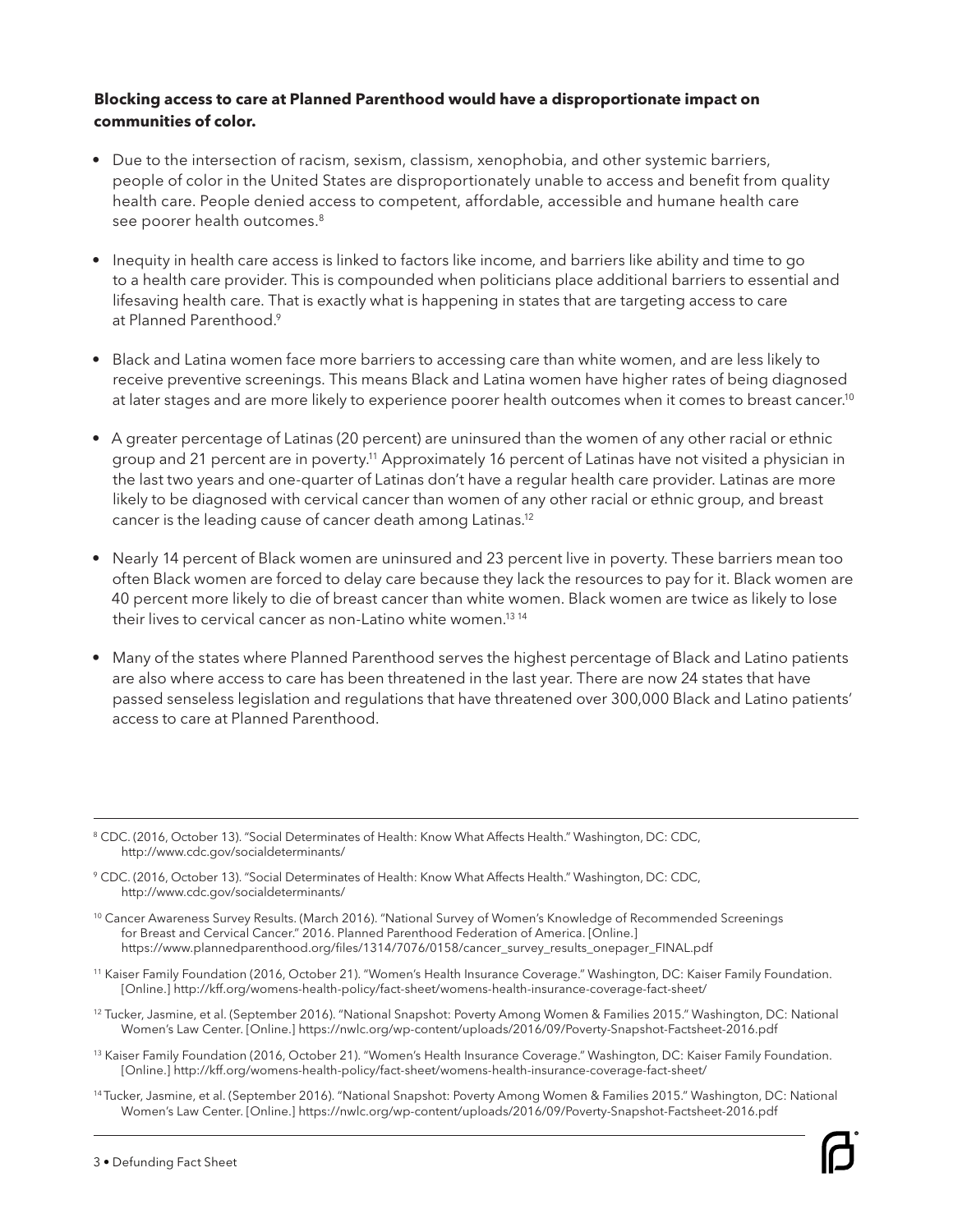**Planned Parenthood health centers often provide preventive services that other safety-net family planning providers simply do not offer. In a study of Community Health Centers (CHCs) 69 percent reported referring their patients to family planning providers, like Planned Parenthood health centers, for family planning care.15**

- Only 19 percent of CHCs reported that their largest sites both prescribe and dispense offer all contraceptive methods on-site. Approximately half of CHCs receiving Title X funding provide IUDs or implants on-site, and 25 percent do not provide oral contraceptives on-site.<sup>16</sup>
- Another survey of providers offering publicly funded family planning care including health departments, federally qualified health centers (FQHCs), and Planned Parenthood health centers — found that Planned Parenthood health centers are most likely to provide at least 10 reversible contraceptive methods on-site, provide at least a six-month pill supply, offer IUDs and implants, and use rapid-result testing for HIV, which increases access to testing and quickly links people with HIV to treatment.<sup>17</sup>

## **"The assertion that community health centers could step into a breach of this magnitude is simply wrong and displays a fundamental misunderstanding of how the health care system works."**

— Sara Rosenbaum, J.D. Founding Chair of the Department of Health Policy at George Washington University Milken Institute School of Public Health<sup>18</sup>

#### **Planned Parenthood health centers play an outsized role in meeting the family planning needs for those who rely on federally funded health care programs.**

- Nationwide, Planned Parenthood serves 36 percent of women receiving contraceptive care from safetynet family planning centers, even though they comprise only 10 percent of such centers.<sup>19</sup> In 18 states, Planned Parenthood health centers serve more than 40 percent of women receiving contraceptive care from safety-net family planning providers.<sup>20</sup>
- Many of the people with Medicaid coverage that Planned Parenthood serves would experience significant challenges in accessing Medicaid-covered preventive services without Planned Parenthood. According to the Government Accountability Office (GAO), more than two-thirds of states reported difficulty in ensuring provider participation in Medicaid, with states being especially challenged in recruiting ob-gyns.<sup>21</sup>
- A report from the HHS Office of Inspector General (OIG) found that Medicaid managed care plans had extreme provider shortages, with only 42 percent of in-network ob-gyn providers able to offer appointments.<sup>22</sup>
- Recognizing Planned Parenthood's significant role in providing preventive care through federally funded health care programs, the Obama administration issued guidance to lawmakers in all 50 states in April 2016 and June 2011, making it clear that politically motivated efforts to block Planned Parenthood patients from accessing care through Medicaid violates long-standing federal law.23